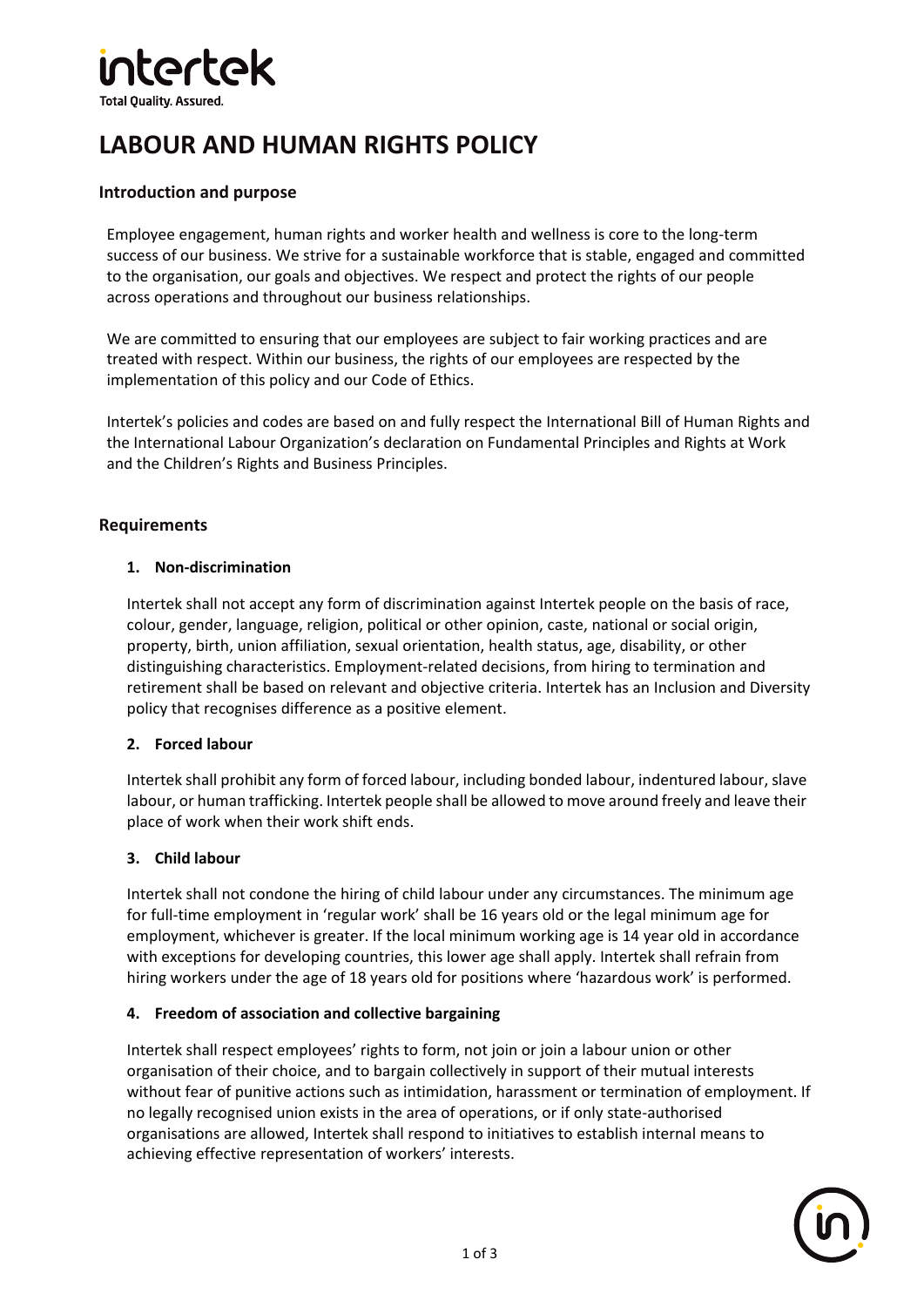

#### **5. Harassment**

Intertek shall protect workers from any acts of physical, verbal, sexual or psychological harassment, abuse or threats in the workplace by either their fellow workers or their managers.

#### **6. Working hours, benefits and wages**

Intertek shall ensure, as a minimum, it adheres to all applicable laws or industry standards, whichever may be more stringent, relating to wages, working hours, overtime and benefits. Intertek shall be committed to continuously developing employee skills and capabilities, and to providing opportunities for career advancement see [performance management.](https://intranet.intertek.com/Functions/HR/Group-HR-Framework/Performance-Management/Group-HR-Framework---Performance-Management/) In the event of termination of employment, Intertek shall meet or exceed applicable laws and industry standards.

#### **7. Leave**

Intertek shall grant all employees the right to sick leave and annual holiday, as well as parental leave for employees who have to care for a new-born child or newly adopted child as provided by national legislation. Employees who take such leave shall not face dismissal or threat of dismissal, and subject to business conditions, shall be able to return to their former employment or equivalent employment on comparable terms of employment.

#### **8. Employee contracts and letters**

All Intertek employees shall be provided with a written, understandable and legally binding contract/letter. Intertek shall not rely on part-time, short-term or casual labourers, trainees or false apprenticeships to pay lower wages and offer fewer benefits. This relates to contracts and compliance and individual freelancers, contractors and consultants.

#### **Scope**

This policy applies globally to the management, employees and contract workers of all entities in the Intertek Group. Our joint ventures and business partners are strongly encouraged to adopt and implement our policy.

Our subsidiaries are defined as companies that Intertek Group plc directly or indirectly owns or controls more than 50% of the voting rights in the subsidiary or which it, in some other way, controls.

# **Compliance**

All subsidiaries within the Intertek Group shall comply with the provisions of the labour and human rights policy as well as national laws and regulations. Should there be differences between the content of this policy and the national laws or other applicable standards, the more rigorous requirements shall apply.

Companies that have recently joined the Intertek Group may be granted exemption from the policy's provisions during the initial period of integration.

# **Application**

Intertek Group subsidiaries shall implement this policy in their daily work. All Group companies shall take appropriate action to ensure that the provisions of this policy are communicated to their employees in their own language.